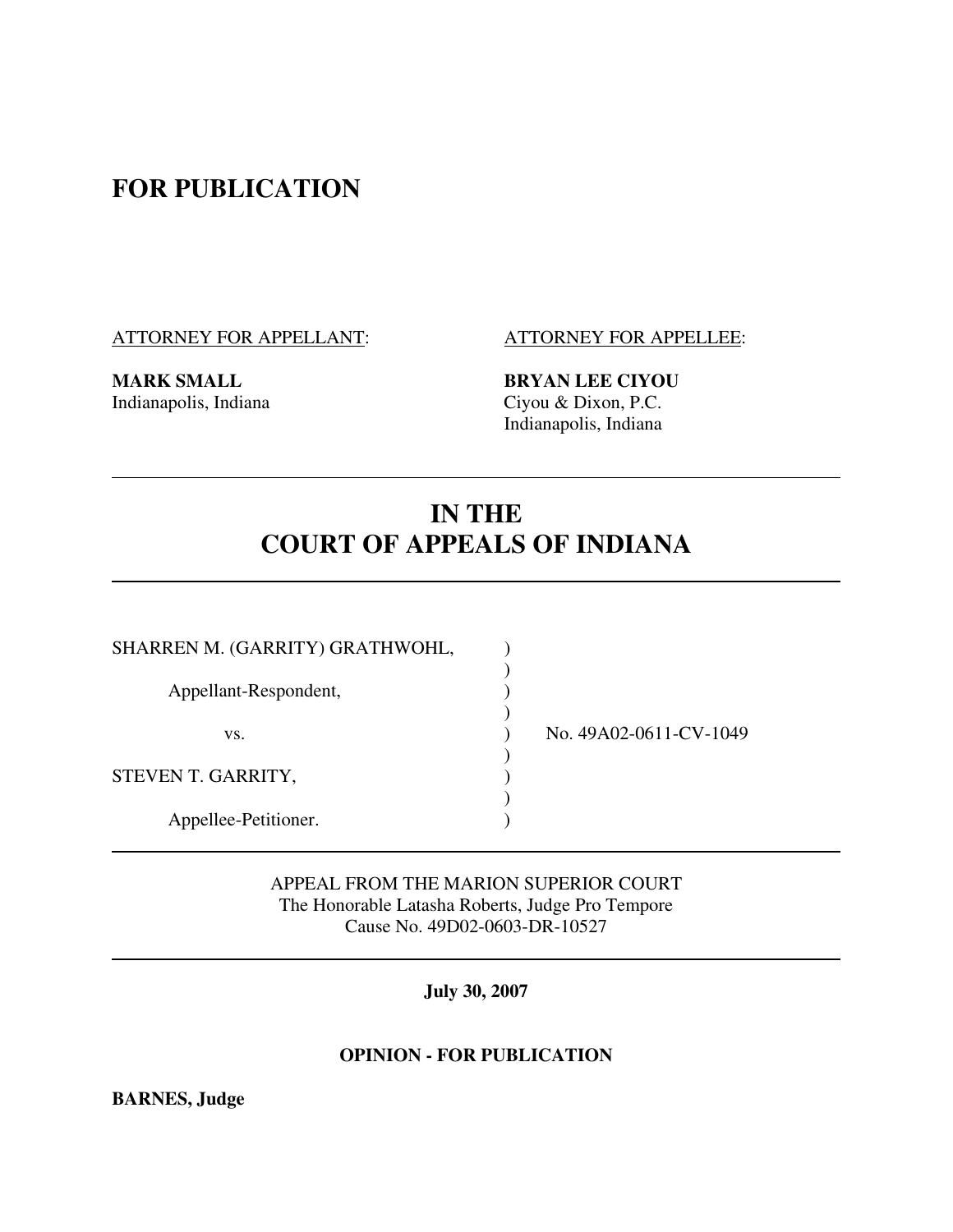#### **Case Summary**<sup>1</sup>

 Sharren (Garrity) Grathwohl appeals the trial court's division of property in the dissolution of her marriage to Steven Garrity. We affirm and remand.

#### **Issues**

The restated issues we address are:

-

- I. whether the trial court properly excluded the parties' inherited property from the marital estate; and
- II. whether the trial court erred in not finding that Steven had dissipated marital property.

#### **Facts**

 Sharren and Steven were married in 1982. They had no children. Steven originally filed for divorce in 2003, but that action was dismissed.<sup>2</sup> Also in 2003, both Sharren and Steven inherited real estate from their mothers. Sharren owned her property, located in Michigan, as a joint tenant "with full rights to the survivor"; her son from a previous marriage was the only other joint tenant. Ex. A.

 Steven filed another divorce petition on March 14, 2006. At the final hearing, Steven testified to his belief that both parties' inherited property should be included in the

<sup>&</sup>lt;sup>1</sup> We have, by separate order, denied Sharren's motion to strike Steven's brief for allegedly containing impertinent, intemperate, scandalous, or vituperative language. We do note, however, that some of the language in Steven's brief is disrespectful to opposing counsel, such as where it describes Sharren's brief as containing "convoluted, nearly incoherent appellate analysis." Appellee's Br. p. 5. Such language is inappropriate and does not assist this court in resolving the issues on appeal. See Hoosier Outdoor Adver. Corp. v. RBL Mgmt., Inc., 844 N.E.2d 157, 162 (Ind. Ct. App. 2006), trans. denied.

<sup>&</sup>lt;sup>2</sup> Sharren erroneously included the CCS and several other documents related to the 2003 proceedings in her appendix. Pursuant to Steven's motion to strike, we have by separate order stricken those items from Sharren's appendix.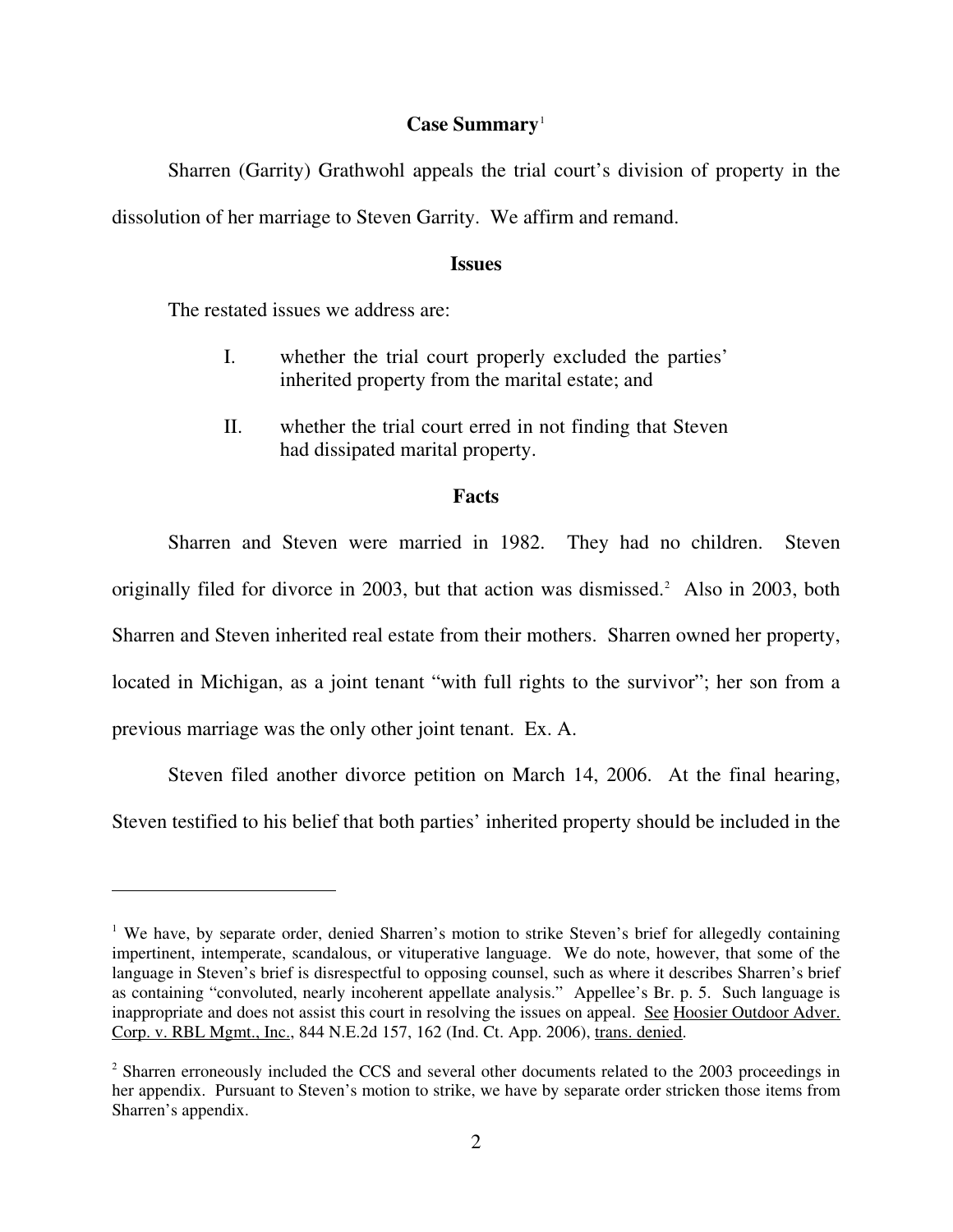marital pot, but set off separately to each party. Sharren, however, testified and argued through counsel that her inherited property should not be considered part of the marital estate at all, because of the joint tenancy with her son.

On October 2, 2006, the trial court entered its final order dissolving the parties'

marriage and dividing the marital estate. Among other things, the trial court stated:

The Court finds that both the 2568 Forest Avenue, Bitely, Newaygo County, Michigan and 8468 Hadley Road, Camby, Indiana were clearly inheritances received from each party's respective mother. As such the Court does not consider either the real property known as 2568 Forest Avenue, Bitely, Newaygo County, Michigan or 8468 Hadley Road, Camby, Indiana as marital property. Therefore, the Court does not consider said properties part of the "marital pot" for purposes of division. *See Indiana Code 31-15-7-5, Section 2 and Stratton v. Stratton, 834 N.E.2d 1146 (2nd* [sic] *Ct. App. 2005)*.

App. p. 17. Excluding these properties, the trial court calculated the net marital estate at  $$277,537$ , and awarded  $$136,374$  in net assets to Sharren and  $$140,163$  to Steven.<sup>3</sup> This amounts to approximately 49% of the marital estate as found by the trial court to Sharren and 51% to Steven. Sharren now appeals.

#### **Analysis**

The trial court here entered written findings and conclusions at Steven's request,

and so we apply a two-tiered standard to review the court's judgment.

 $\overline{a}$ 

First, we determine whether the evidence supports the findings and second, whether the findings support the judgment. In deference to the trial court's proximity to the

<sup>&</sup>lt;sup>3</sup> We note that the total amount awarded equals \$276,537, or \$1000 less than what the trial court calculated as the total net value of the marital estate.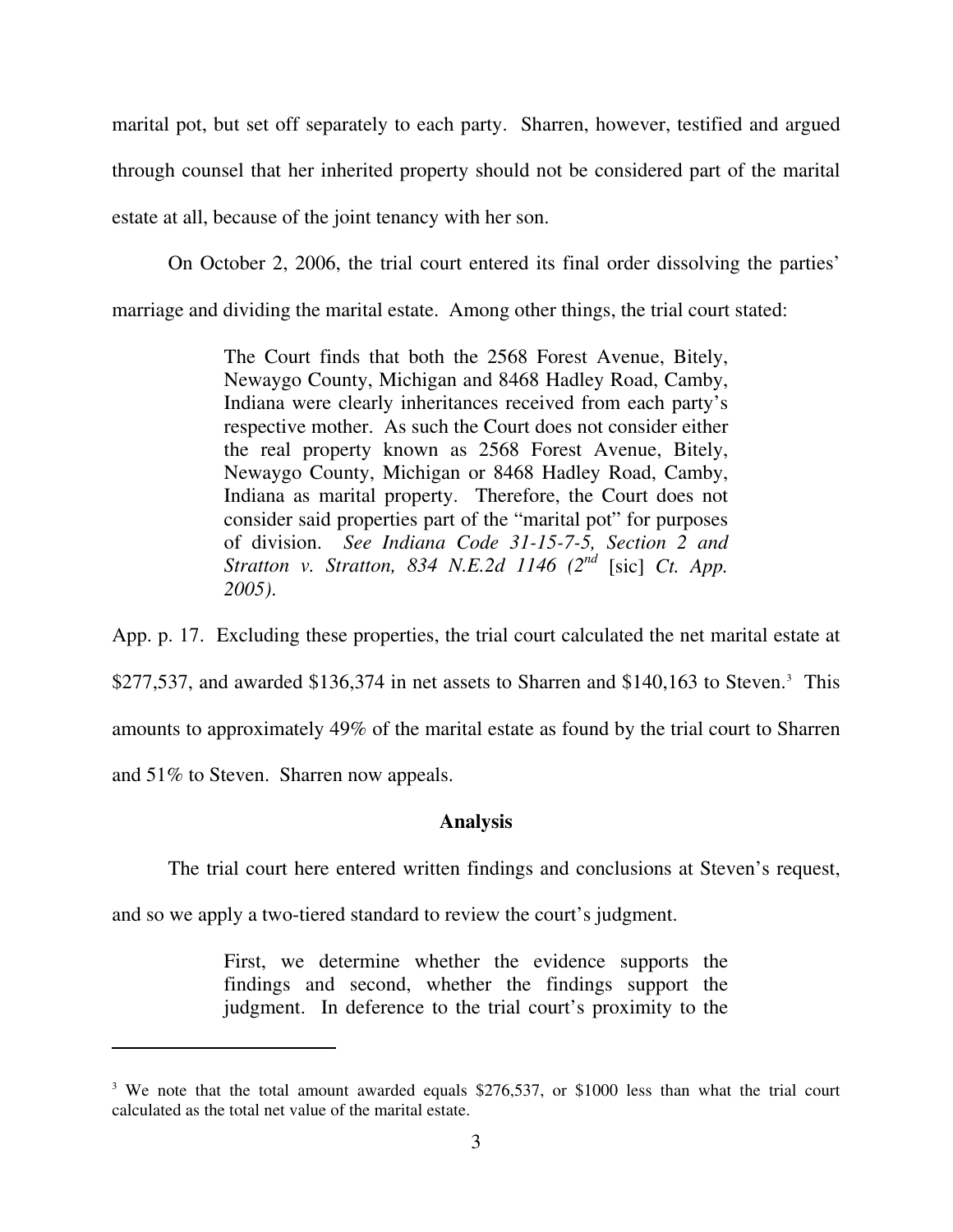issues, we disturb the judgment only where there is no evidence supporting the findings or the findings fail to support the judgment. We do not reweigh the evidence, but consider only the evidence favorable to the trial court's judgment. Challengers must establish that the trial court's findings are clearly erroneous. Findings are clearly erroneous when a review of the record leaves us firmly convinced a mistake has been made. However, while we defer substantially to findings of fact, we do not do so to conclusions of law. Additionally, a judgment is clearly erroneous under Indiana Trial Rule 52 if it relies on an incorrect legal standard. We evaluate questions of law de novo and owe no deference to a trial court's determination of such questions.

Carmichael v. Siegel, 754 N.E.2d 619, 625 (Ind. Ct. App. 2001) (citations omitted). The purpose of findings and conclusions is to provide the parties and reviewing courts with the theory upon which the case was decided. Balicki v. Balicki, 837 N.E.2d 532, 536 (Ind. Ct. App. 2005), trans. denied.

#### *I. Inherited Property*

 Sharren contends the trial court erred in excluding from the marital pot the property Steven inherited from his mother in 2003. Steven responds that Sharren cannot claim error on this issue because the property she inherited from her mother in 2003 likewise was excluded from the marital pot. We believe it is necessary to address whether it was proper to exclude either piece of property from the marital pot.

Indiana Code Section 31-15-7-4(a) provides:

In an action for dissolution of marriage . . . the court shall divide the property of the parties, whether:

- (1) owned by either spouse before the marriage;
- (2) acquired by either spouse in his or her own right: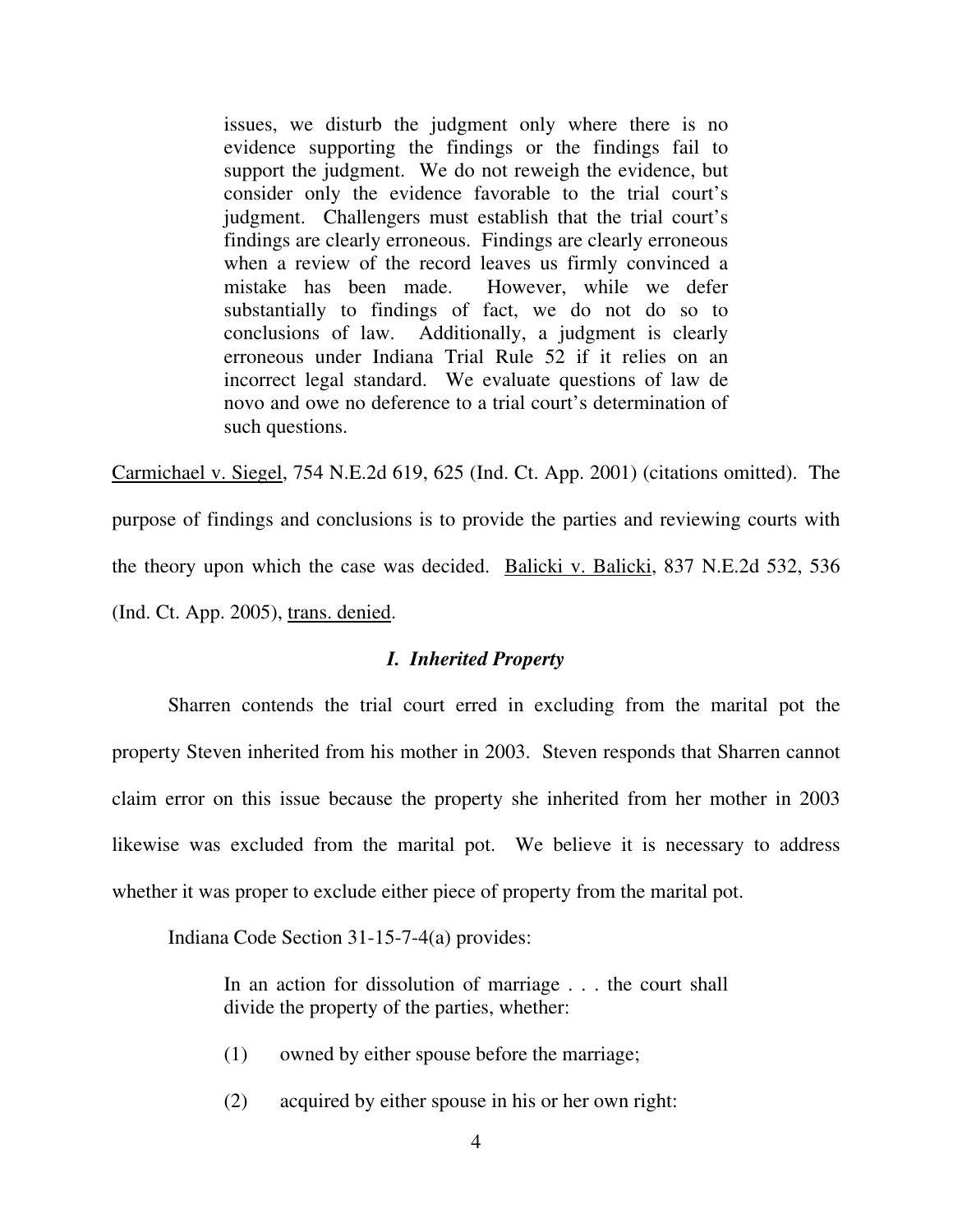- (A) after the marriage; and
- (B) before final separation of the parties; or
- (3) acquired by their joint efforts.

It has been repeatedly held that this statute requires inclusion in the marital estate of all property owned by the parties before separation, including inherited property. See Fobar v. Vonderahe, 771 N.E.2d 57, 60 (Ind. 2002); Maxwell v. Maxwell, 850 N.E.2d 969, 973 (Ind. Ct. App. 2006), trans. denied. The fact that one or both spouses separately inherited property does not automatically require a deviation from a 50/50 split of the marital estate or that the inherited property be set off to the spouse who inherited it. Fobar, 771 N.E.2d at 60. In light of this precedent, it is clear that the trial court erred as a matter of law in excluding Steven's inherited property from the marital estate.<sup>4</sup>

 The issue of Sharren's property is more complicated. She argued before the trial court that it should not be included in the marital estate, not because it was inherited property, but because she owned it jointly with her son as a joint tenant with rights of survivorship. Additionally, the trial court made a finding that "[a]pparently, neither Husband nor Wife viewed the Bitely, Michigan real estate as marital property as neither listed the Bitely property in either of their Financial Declarations filed with the Court."

<sup>&</sup>lt;sup>4</sup> The case cited by the trial court, **Stratton v. Stratton**, 834 N.E.2d 1146 (Ind. Ct. App. 2005), was one in which the parties stipulated that inherited property should not be included in the marital estate. There was no such stipulation here. Additionally, Indiana Code Section 31-15-7-5(2), cited by the trial court, provides that the fact of inheritance may be a basis for deviating from a 50/50 split of the marital estate, not for excluding inherited property from the marital estate to begin with.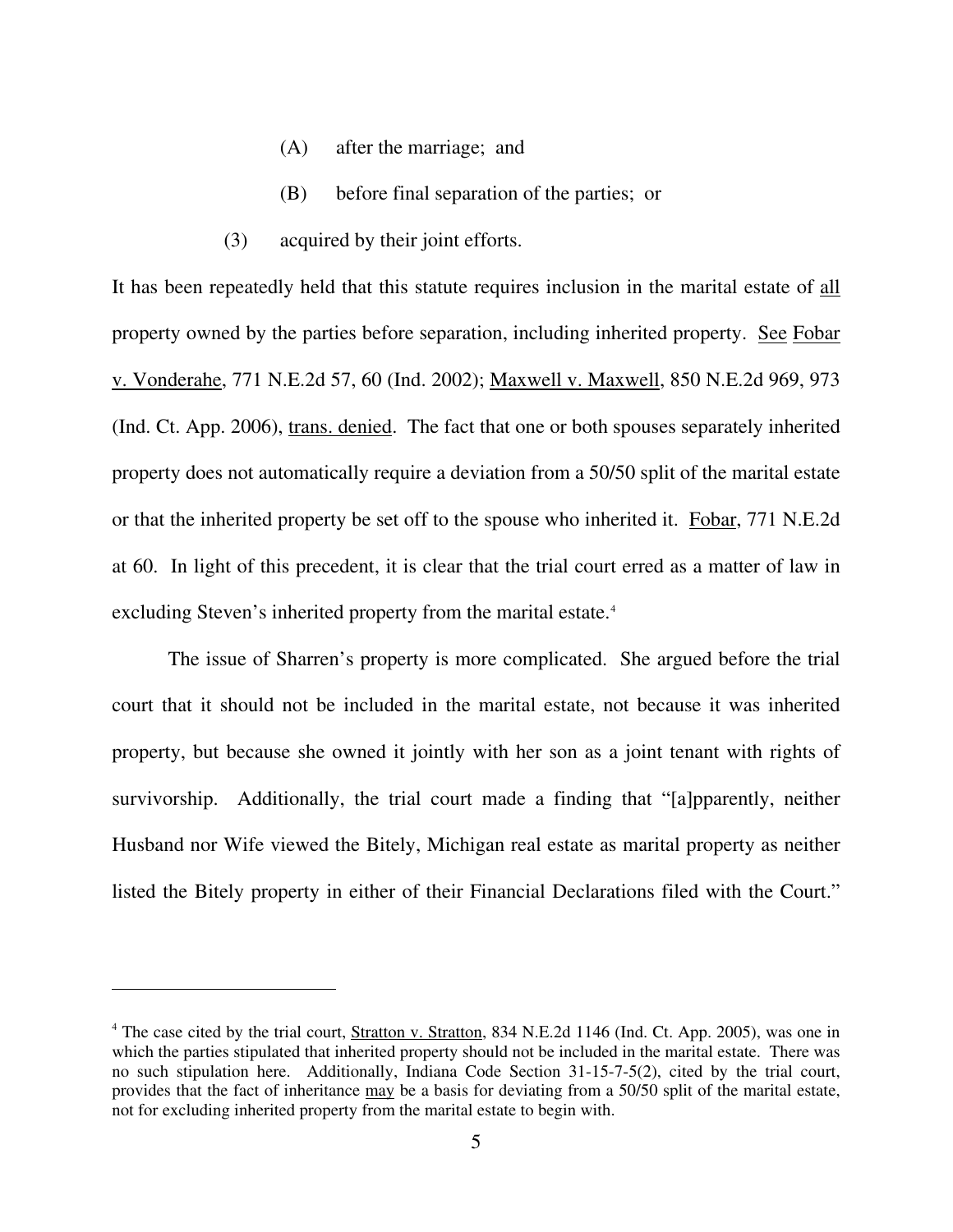App. p. 17. That finding is clearly erroneous; the Michigan property plainly was listed on Sharren's financial declaration form under its "inherited property" section. Ex. B.

 Regarding Sharren's joint tenancy argument, as a general rule an asset of a party should be included in the marital estate so long as the party has a present interest of possessory value in the asset. See Hunt v. Hunt, 645 N.E.2d 634, 636-37 (Ind. Ct. App. 1994). "When a joint tenancy is created, each tenant acquires 'an equal right . . . to share in the enjoyment of the land during their lives.'" Cunningham v. Hastings, 556 N.E.2d 12, 13 (Ind. Ct. App. 1990) (quoting Richardson v. Richardson, 121 Ind. App. 523, 528, 98 N.E.2d 190, 192 (1951)). "A joint tenancy relationship confers equivalent legal rights on the tenants that are fixed and vested at the time the joint tenancy is created." Id. (citing 48A C.J.S. Joint Tenancy § 21 (1981)). Additionally, each joint tenant may sell or mortgage his or her interest in the property to a third party. See Indiana Dep't of State Revenue, Inheritance Tax Div. v. Estate of Roberts, 571 N.E.2d 1334, 1336 (Ind. Ct. App. 1991). Thus, Sharren has a present right to enjoy the use of the Michigan property and a right to sell or mortgage her interest in it. This is sufficient to render her joint tenancy interest a present possessory interest for purposes of including the Michigan property in the marital estate.<sup>5</sup> The trial court erred as a matter of law in excluding Sharren's joint tenancy interest in the Michigan property from the marital estate.

 $\overline{a}$ 

<sup>&</sup>lt;sup>5</sup> As indicated by the citation to Corpus Juris Secondum, these are general principles regarding joint tenancies not necessarily specific to Indiana and also seem to apply in Michigan, where the disputed property is located. Under Michigan law, a joint tenancy with explicit rights of survivorship creates what is also called a joint life estate with dual contingent remainders. See Albro v. Allen, 454 N.W.2d 85, 88 (Mich. 1990). A joint life estate tenant may sell his or her interest in the property to a third party, but such sale does not defeat the other life tenant's contingent remainder interest. See id. at 90. Furthermore,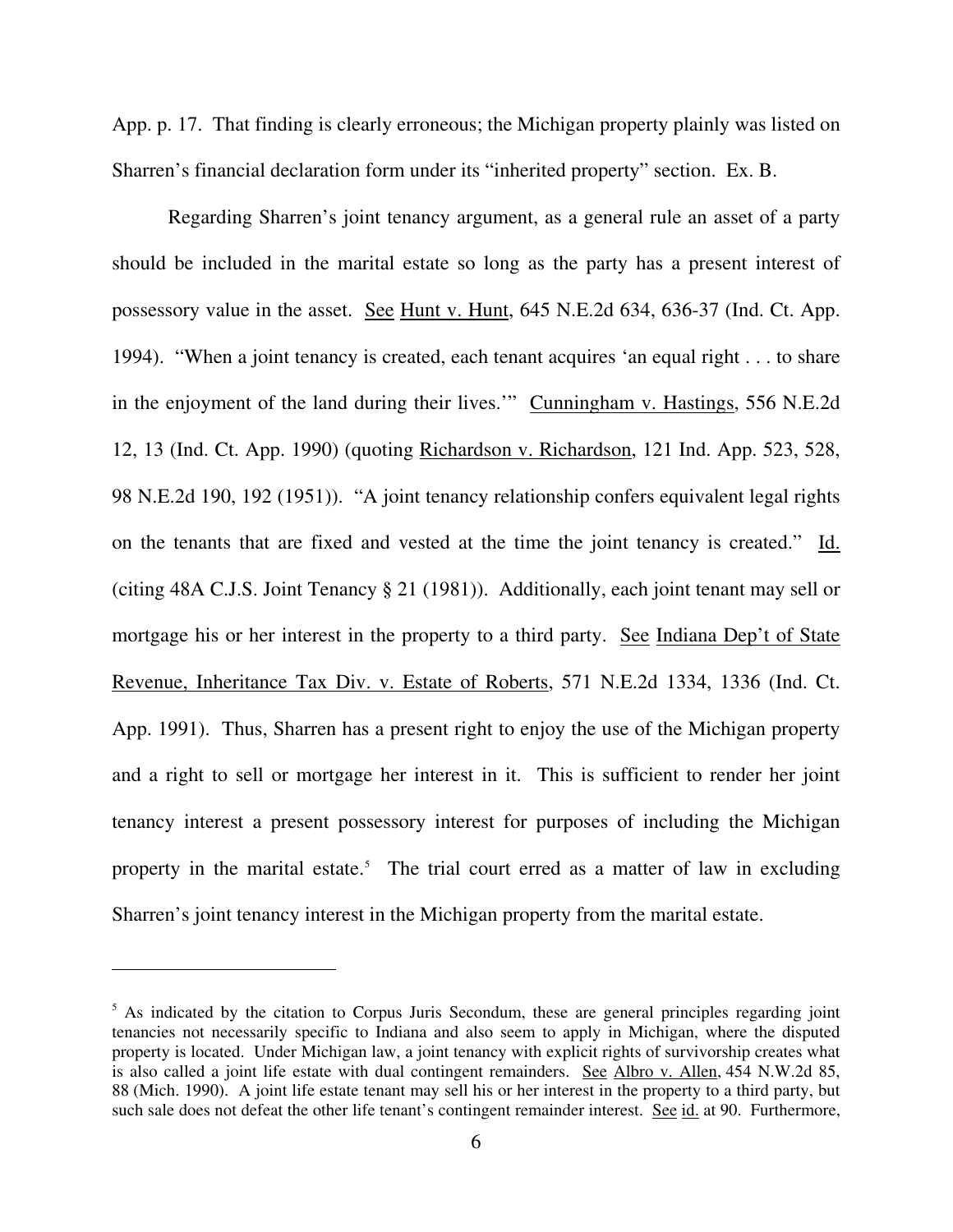In Maxwell, we were faced with a situation in which the trial court ultimately stated that certain property inherited by the husband did not constitute marital property subject to division. Despite this error, however, we concluded, "The trial court's reasoning regarding a deviation from an equal division of property is clearly delineated." Maxwell, 850 N.E.2d at 973. In other words, the trial court explained why it effectively set off the inheritance entirely to the husband, beyond simply reiterating the fact that it was an inheritance. Additionally, the trial court had placed a value on the inherited property and so we were able to determine the actual total value of the marital estate and the respective percentages of the estate that the husband and wife received. Id.

 Here, the trial court provided no explanation for why it did not include the inherited property in the marital estate, beyond simply reiterating that it was inherited property. In view of the fact that findings were requested of the trial court and that the mere fact of inheriting property does not require set off of that property to the spouse who inherited it, this was inadequate. Also, unlike in Maxwell, the trial court did not assign values to the parties' interests in the inherited properties, although there was evidence presented on that point.<sup>6</sup> Thus, we cannot determine the actual total value of the marital estate and the respective percentages of the estate that Sharren and Steven received; in other words, we cannot determine whether set off of the inherited properties resulted in a significantly different division of the estate than the 49/51 split reflected in the trial

 $\overline{a}$ 

such property may be partitioned. See id. at 93. Thus, under either Michigan or Indiana law, Sharren has the right to live on the Michigan real estate and the right to alienate her interest in it.

<sup>&</sup>lt;sup>6</sup> In particular, Sharren and Steven presented widely disparate opinions as to the value of the Michigan property.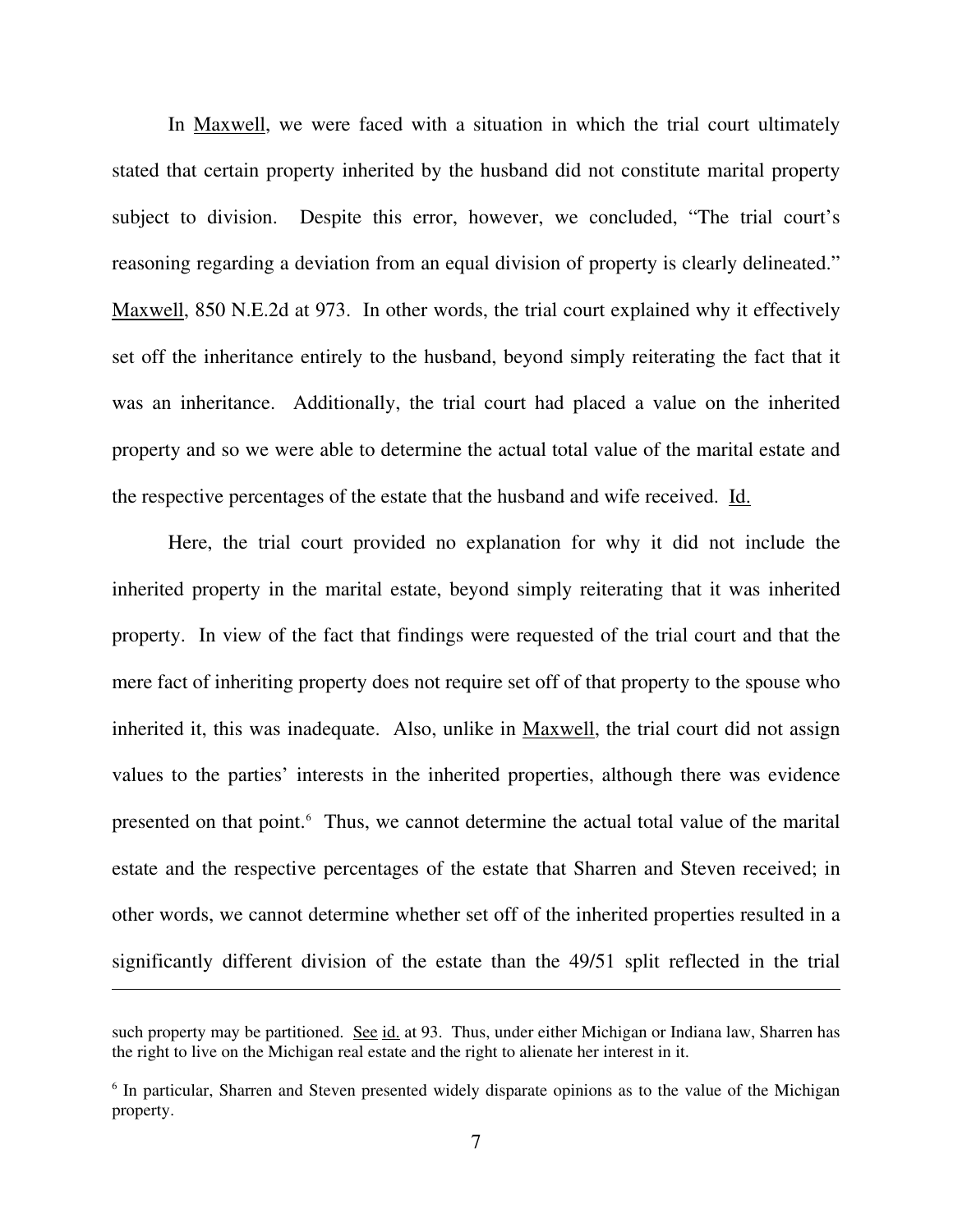court's order. We remand for the trial court to include the parties' inherited property interests in the marital estate, to valuate those interests, and to recalculate the division of marital assets accordingly.<sup>7</sup>

#### *II. Dissipation of Assets*

 We also address Sharren's claim that the trial court erred in not finding that Steven had dissipated marital assets. We find no indication in the record, however, that Sharren ever asked the trial court to find that Steven had dissipated assets. If a party does not present an issue or argument to the trial court, appellate review of the issue or argument is waived. See Nance v. Miami Sand & Gravel, LLC, 825 N.E.2d 826, 834 (Ind. Ct. App. 2005), trans. denied. "This rule protects the integrity of the trial court, which should not be found to have erred as to an issue or argument that it never had an opportunity to consider." Id. Waiver may be avoided if the newly-raised issue was inherent in the resolution of the case, the other party had unequivocal notice of the issue below and had an opportunity to litigate it, or if the trial court actually addressed the issue in the absence of argument by the parties. Id. We do not believe that any of these exceptions to the waiver rule applies in this case.

 Waiver notwithstanding, the evidence and the trial court's findings do not compel a conclusion that Steven dissipated marital assets. Sharren specifically contends the evidence and the trial court's own findings demonstrate that Steven, in the last few years

-

<sup>&</sup>lt;sup>7</sup> Because of our remand for recalculation and division of the marital estate, we do not address Sharren's assertion that she was entitled to a larger percentage of the estate. We do not at this time know what percentage of the marital estate Sharren actually received.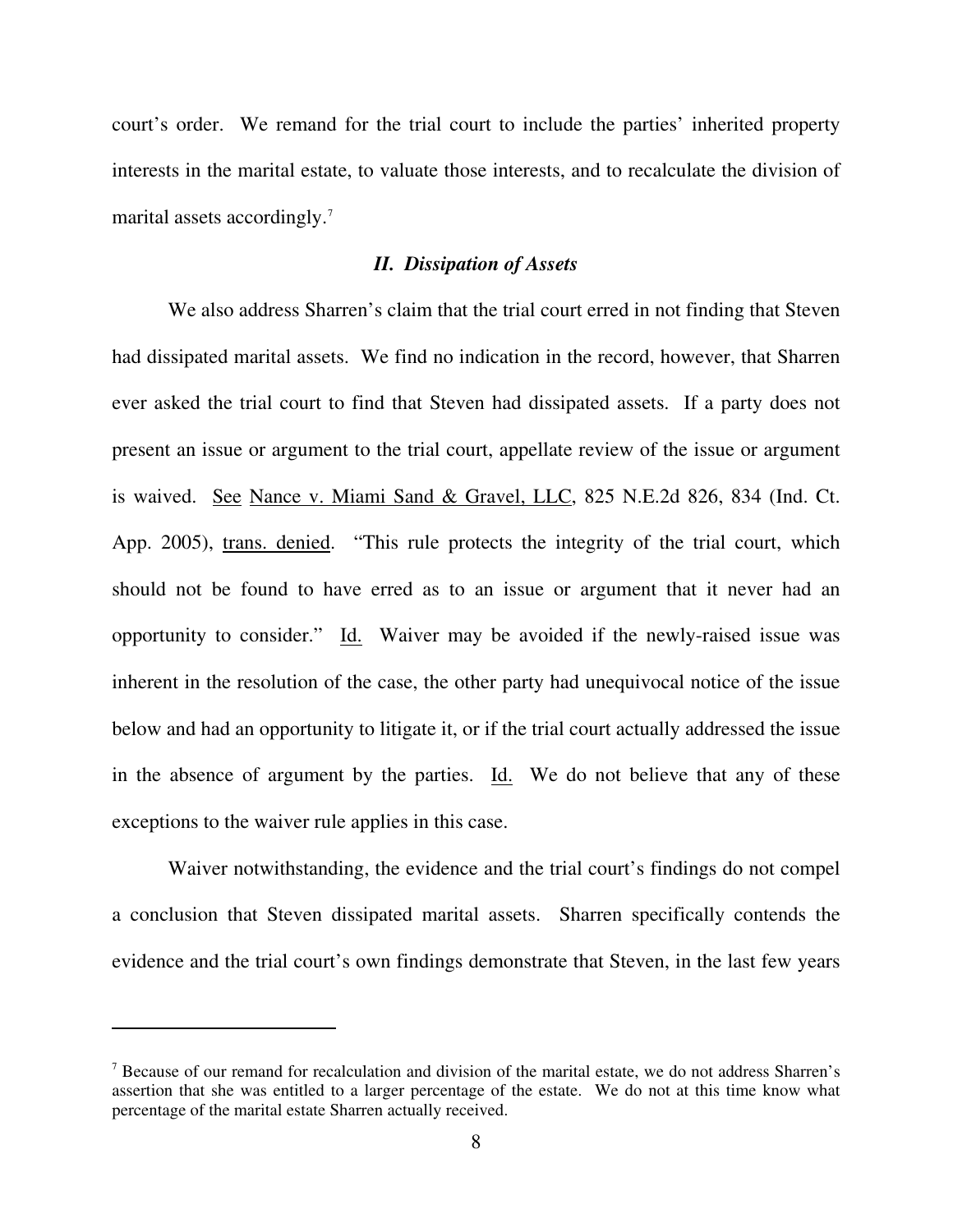of the marriage, "used his income and inheritance for his own benefit to the exclusion of marital expenses." App. p. 20. In particular, Sharren complains that Steven purchased a motorcycle, bought Conseco stock that eventually became worthless, and spent money remodeling and repairing the property he inherited from his mother.

 Dissipation of marital assets includes the frivolous and unjustified spending of marital assets. Balicki, 837 N.E.2d at 540. "The test for dissipation is whether the assets were actually wasted or misused." Id. With respect to the motorcycle, its value was included in the marital estate and Sharren was awarded one-half of its value. The money Steven spent to purchase it did not completely disappear; Sharren will be compensated for Steven's purchase. Additionally, Sharren herself testified that she sometimes rode the motorcycle with Steven before their separation. Thus, Sharren enjoyed the use of this marital asset for some time.

With respect to the Conseco stock, Steven is far from the only person who became "stuck" with worthless stock in that company. If it had not lost all of its value, it too would have been included in the marital estate. The fact that Steven ultimately made a poor decision in purchasing the stock does not render such purchase frivolous. Finally, we also cannot say that the use of money to remodel and repair the property Steven inherited from his mother constituted a frivolous expenditure. The use of funds to improve the condition of what we have held is clearly a marital asset (despite the fact of Steven's inheritance) is not wasteful.

9